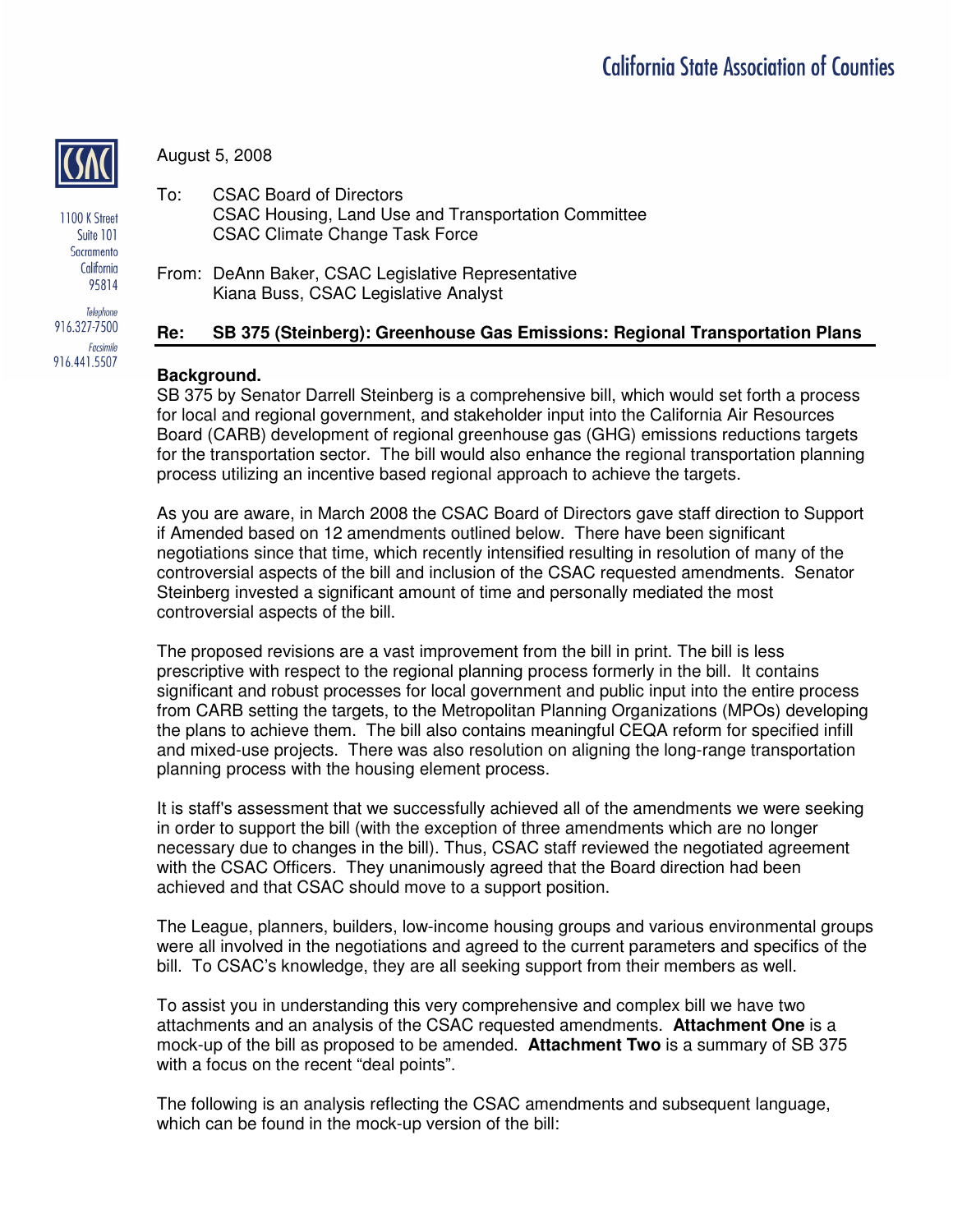#### **CSAC Requested Amendments & Mock-up Citations.**

1. Provide an exemption for those rural counties outside MPOs that are found in nonattainment due to air transport issues, dust and reasons beyond their control (currently this would apply to Amador, Calaveras, Inyo, Mariposa, Mono, Nevada and Tuolumne).

#### **The measure now only applies to the 17 federally designated MPOs. SEC 1. (e).**

2. Clarify that the SCS represents the land use element of the RTP.

#### **The amendments clarify this point in the same section as amended above. SEC 1. (e).**

3. Add affected air pollution control districts to the agencies that ARB must consult with when determining the regional targets.

#### **The bill now requires CARB to exchange technical information with affected air districts in addition to the affected MPO prior to setting the regional target. SEC 4. Section 65080 of Government Code, (b)(2)(A)(ii).**

4. Provide clarification regarding current practice by regions to comply with Federal Regulations—to ensure that the SCS is developed based on a land use scenario reasonably likely to occur considering local general plans and other factors.

## **The measure requires the MPO to use the most recent planning assumptions considering local general plans and other factors. SEC 4. Section 65080 of Government Code, (b)(2)(B).**

5. Expand the countywide approach currently authorized in the bill for SCAG to all multicounty regions in the state.

**SB 375 now includes significant increased outreach and workshop requirements targeted towards local elected officials, amongst other numerous public outreach requirements. Specifically, the measure includes a requirement that MPOs hold a workshop in each county to present the draft SCS plan to local elected officials to ensure that the Boards of Supervisors and City Councils are adequately consulted and solicited for input and recommendations. SEC 4. Section 65080 of Government Code, (b)(2)(D).**

6. Include language that grandfather's the sales tax counties' projects and expenditures by category for measures adopted prior to the effective date of the bill.

**The bill now provides that specific projects in sales tax measures passed prior to December 31, 2008 are not subject to the SCS. Further, no sales tax authority is required to change their funding allocations for categorical expenditures for measures passed before December 31, 2008. SEC 4. Section 65080 of Government Code, (b)(2)(L).**